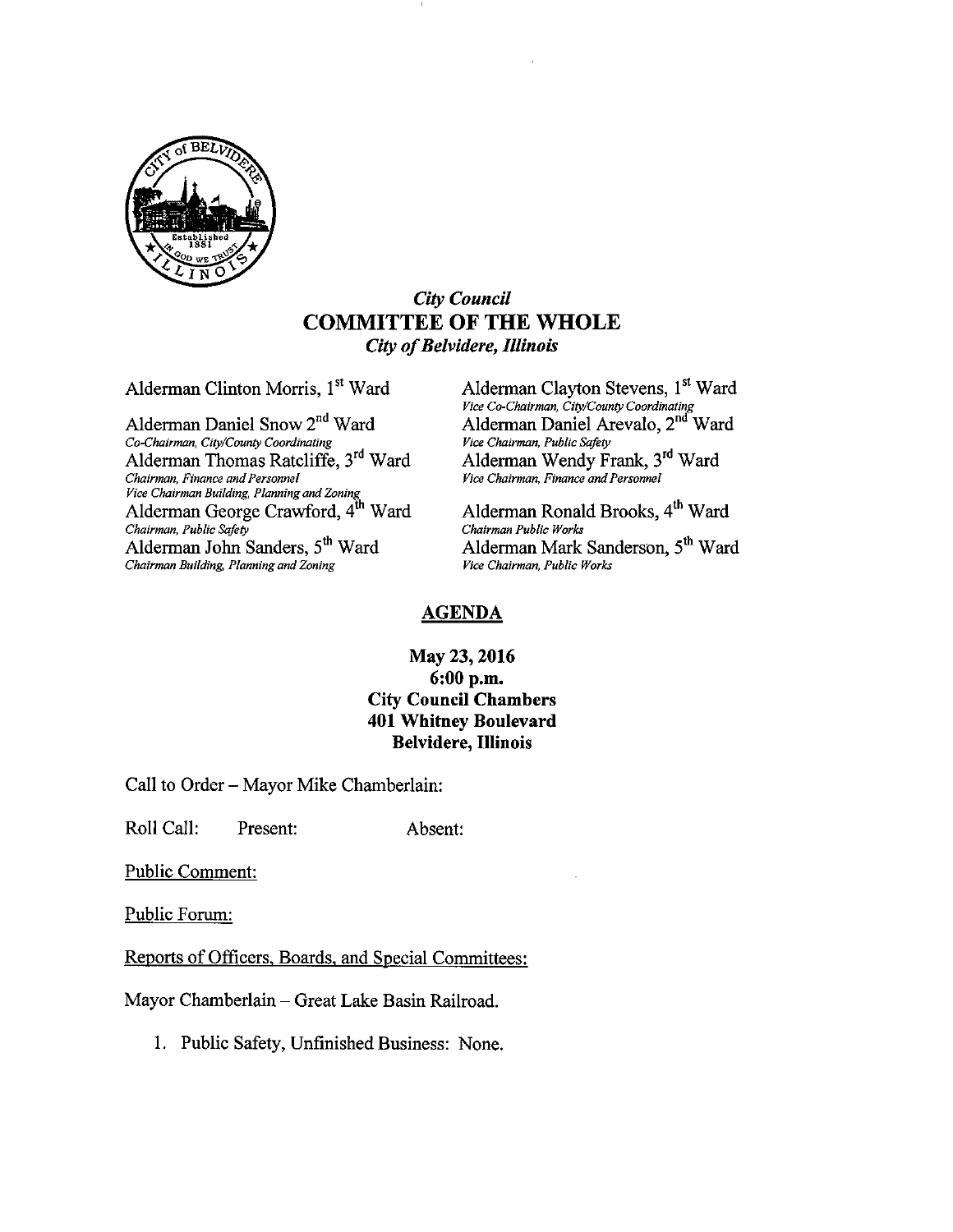- 2. Public Safety, New Business:
	- A)Introduction of Shift A.
	- B) Fire Command Vehicle.
	- C) Reappointment of Ed Gonzalez to the Fire and Police Commission.
	- D) Menomonie Street— Police Department Parking Improvements.
	- E) An Ordinance Amending Sections 110- 198 and 110-224 of the City of Belvidere Municipal Code.
- 3. Finance& Personnel, Unfinished Business: None.
- 4. Finance& Personnel, New Business:

A)Utility Tax

- 5. Other:
	- A) 1206 Dalbigne Street— tabled May 9, 2016.
	- B) 2016 MFT Paint Striping Bid Tabulation.
	- C) Reappointment of David Kummerow to the Historic Preservation Commission.
- 6. Adjournment: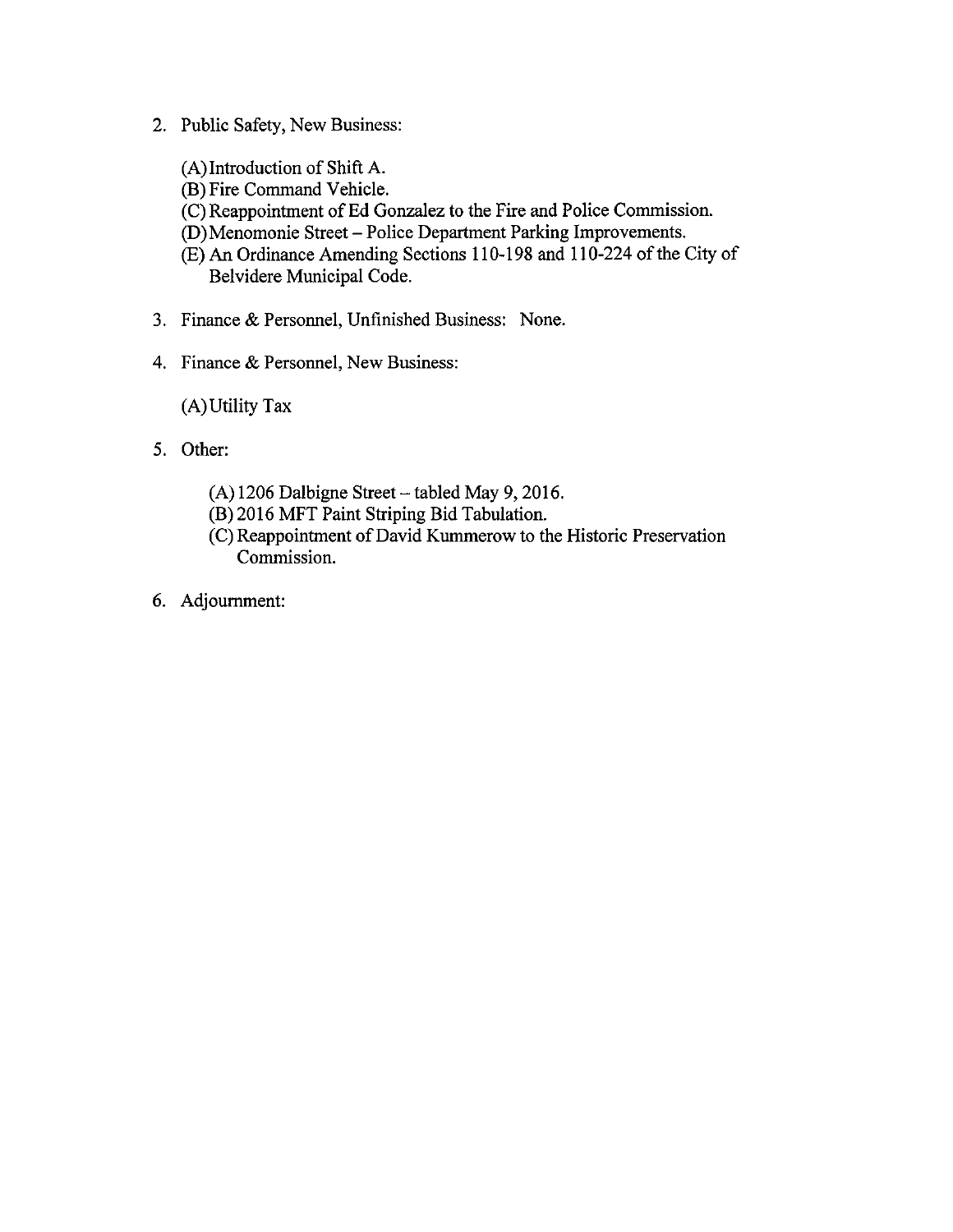

# 2017 Ford Utility Police Interceptor AWD Contract # 152



Currie Motors Fleet

"Nice People To Do Business With"

Your Full-Line Municipal Dealer www.CurrieFleet.com

ORDER CUTOFF: TBD

**Facebook** 

find us on **You** Tulie **Your Exception of the State of State of State of State of State of State of State of State of State of State of State of State of State of State of State of State of State of State of State of State**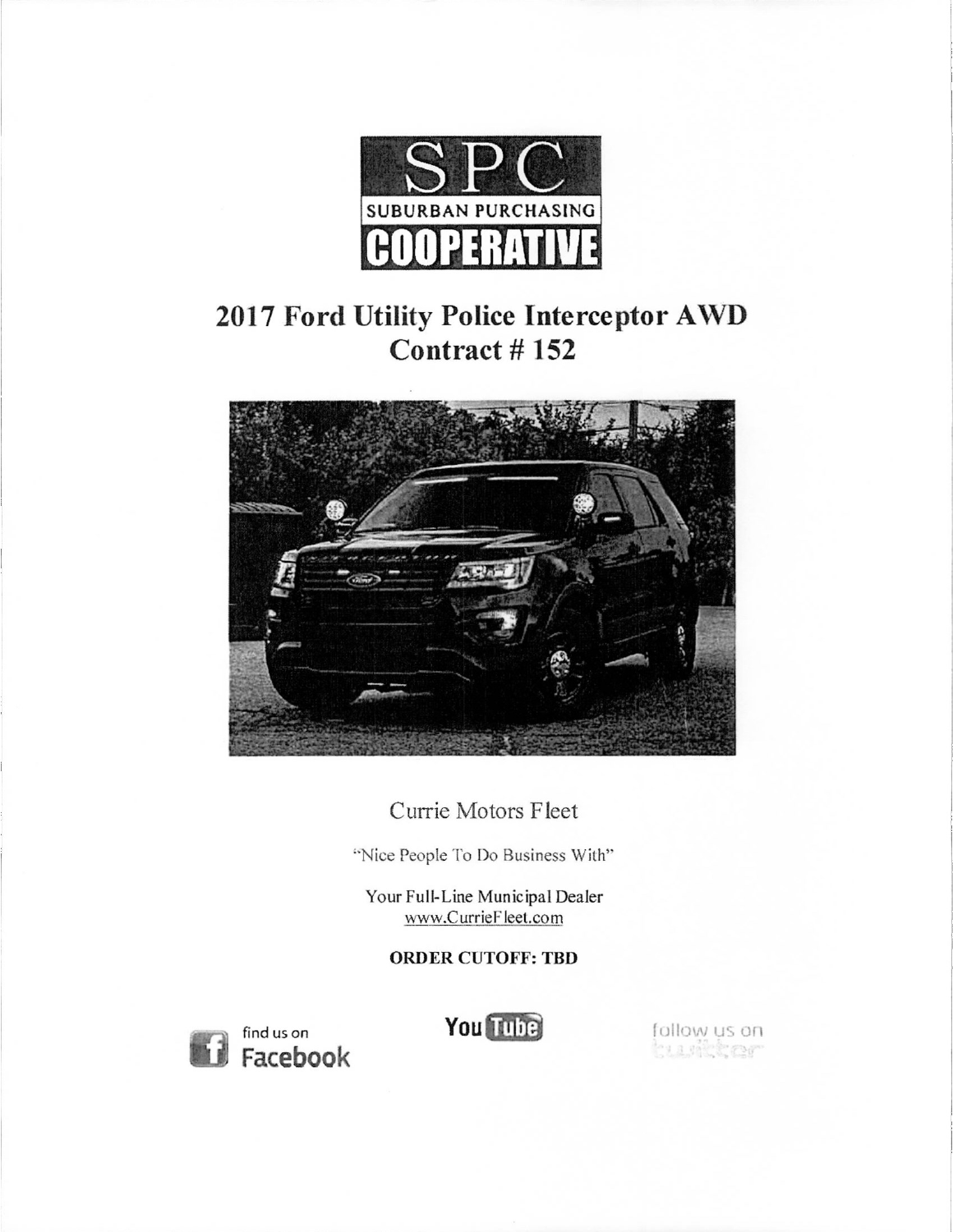

# 2017 Ford Utility Police Interceptor AWD Contract # 152 25,555.00

3.7 TI-VCT V6 FFV Rearview Camera with Washer 6-Speed Automatic All-Wheel Drive Rear recovery hooks<br>Independent front/rear suspension<br>Fold flat 60/40 rear vinyl bench Independent front/rear suspension Engine Oil Cooler Single Zone Manual Climate 18.6 gallon fuel tank Control Engine Hour Meter Power Windows - 1 Touch 220 Amp Alternator Up/Down<br>
78 Amp Hour Battery Sample Power Locks 78 Amp Hour Battery<br>
Lower black body side cladding<br>
Power Locks<br>
Cruise Control/Tilt Wheel Lower black body side cladding Dual Exhaust Calibrated Speedometer Black spoiler Column Shift Electric Power Assist Steering Work Task Light red/white<br>Acoustic laminated windshield Simple fleet key Acoustic laminated windshield<br>18" Tires and Wheels Fixed glass lift gate<br>
Full Size Spare<br>
Full Size Spare<br>
Full Size Spare<br>
Full Size Spare<br>
Full Size Spare<br>
Full Size Spare AM/FM/CD Power Pig tail Safety Canopy W/Roll Over Sensor Anti-Lock Brakes With Advanced Trac and traction control and traction control and traction Standard Warranty:<br>
LED tail lamps and the Standard Standard Warranty: 2<sup>nd</sup>/3<sup>rd</sup> Row Privacy Glass  $2^{nd}/3^{rd}$  Row Privacy Glass Drivetrain: 5 Years/100,000 Miles<br>My Ford police cluster Corrosion: 5 Years/ Unlimited Black Grill I Feadlamps-LED Low Beam Emissions: 8 Years/80,000 Miles Halogen Hi Beam Roadside Assistance: Lift Gate Release Switch - 45 5 Years/60,000 Miles Second Time out

Power Adjustable Pedals Particulate air filter Delivery within 30 Miles<br>Locking Glove Box

Basic: 3 Years/ 36,000 Miles Corrosion: 5 Years/ Unlimited<br>Miles

#### Order Cutoff: TBD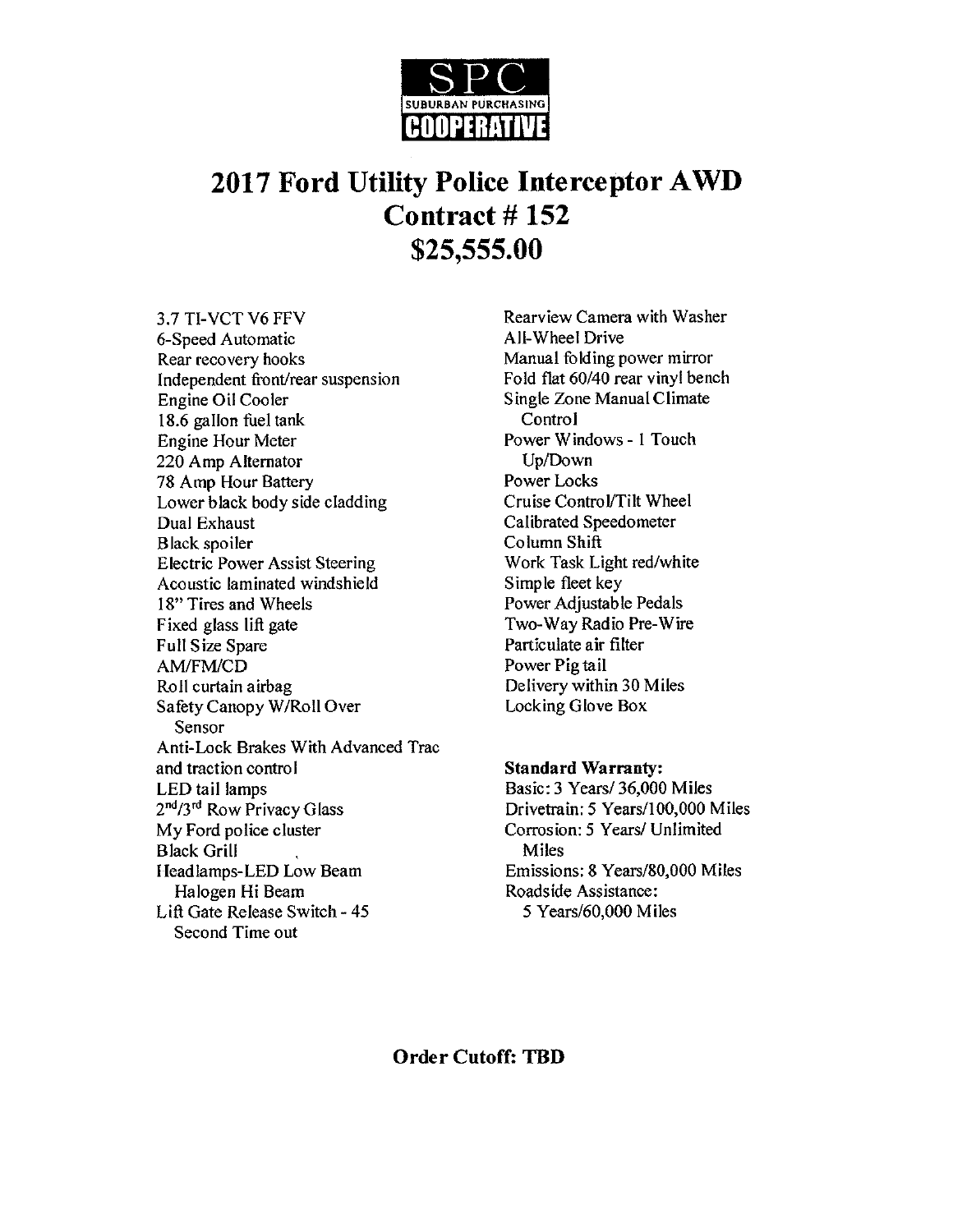### Shauna Arco

From: Edward Gonzalez Sent: Thursday, May 12, 2016 4:52 PM<br>To: Shauna Arco Shauna Arco Subject: Re: FW: F& P

 $\mathbb{Z}^2$ 

 $\frac{1}{\sigma}$ 

Yes I would still like to serve on the Fire & Police Commission. :

On May 12, 2016 4:12 PM, "Shauna Arco" <cityclerk@ci.belvidere.il.us> wrote: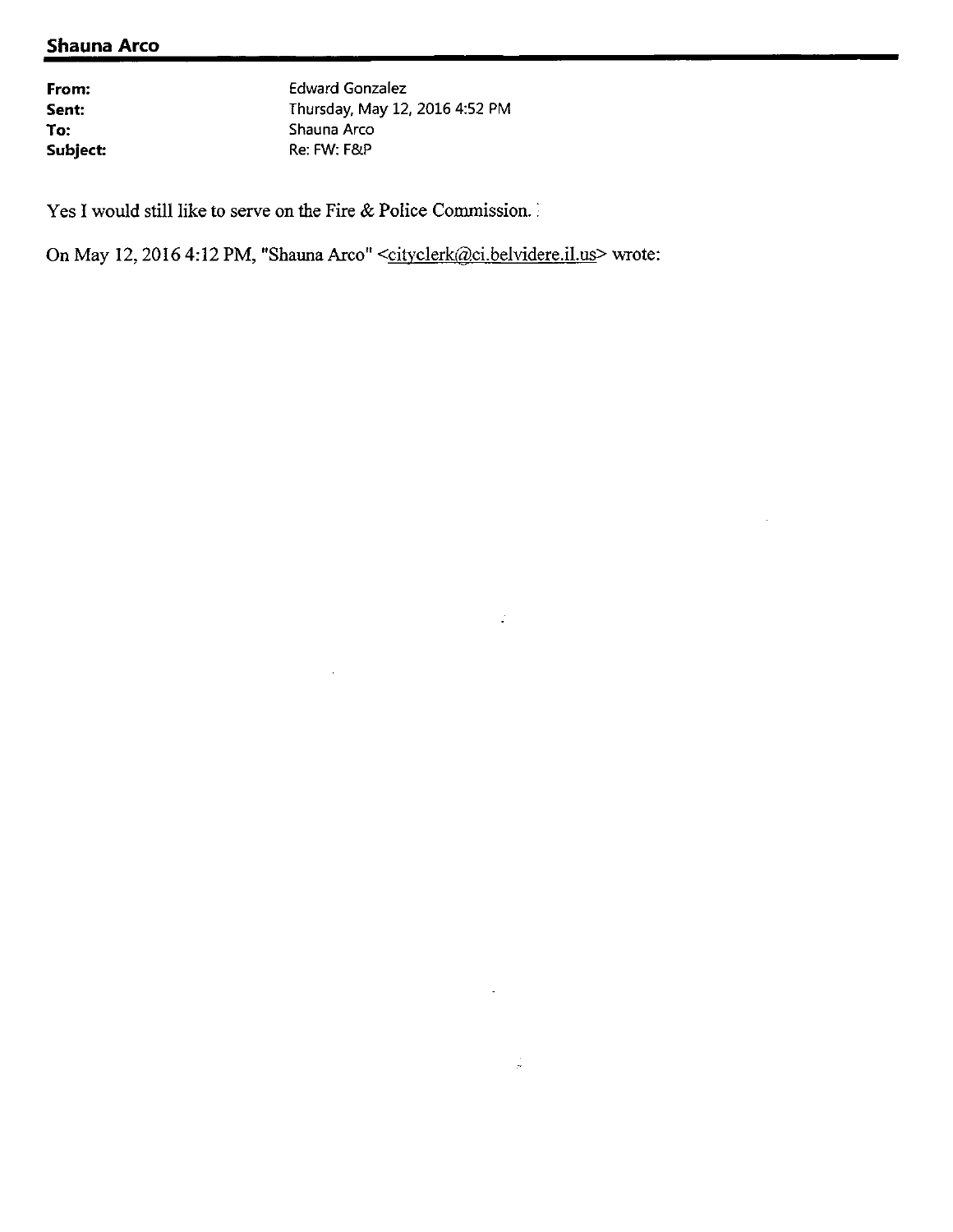#### POLICE DEPARTMENT PARKING IMPROVEMENTS

#### MENOMONIE STREET: Main to Webster

#### Option 1: Two-Way Traffic with angle parking on one side (14 stalls)

| <b>ITEM</b>              | Quantity | Unit Price | Total               |
|--------------------------|----------|------------|---------------------|
| 1. Aggregate Base Course | 88 Tons  | \$9.00/T   | \$792.00            |
| 2. Bituminous Hot Mix    | 24 Tons  | \$60.00/T  | \$1,440.00          |
| 3. Sidewalk              | 16 SF    | \$5.50/SF  | 88.00<br>\$2,320.00 |

#### Option 2: Two-Way Traffic with angle parking on one side and parallel parking on the other side (21 stalls)

| <b>ITEM</b>              | Quantity | <b>Unit Price</b> | Total                 |
|--------------------------|----------|-------------------|-----------------------|
| 1. Aggregate Base Course | 157 Tons | \$9.00/T          | \$1,413.00            |
| 2. Bituminous Hot Mix    | 42 Tons  | \$60.00/T         | \$2,520.00            |
| 3. Curb & Gutter         | 250 LF   | \$30.00/LF        | \$7,500.00            |
| 3. Sidewalk              | 32 SF    | \$5.50/SF         | 176.00<br>\$11,609.00 |

Due to the offset of the traffic lanes in Option #1 and the angle parking in both Option #1 and Option #2, I would recommend that a four-way stop be created at the intersection of Main and Menomonie if either of these options is chosen.

#### Option 3: Two-Way Traffic with parallel parking (17 stalls)

| <b>ITEM</b>           | Quantity | <b>Unit Price</b> | Total                  |
|-----------------------|----------|-------------------|------------------------|
| 1. Curb & Gutter      | 25 LF    | \$45.00/LF        | \$1,125.00             |
| 2. Bituminous Hot Mix | 10 Tons  | \$60.00/T         | 600.00<br>S            |
| 2. Sidewalk           | 32 SF    | \$5.50/SF         | \$176.00<br>\$1,901.00 |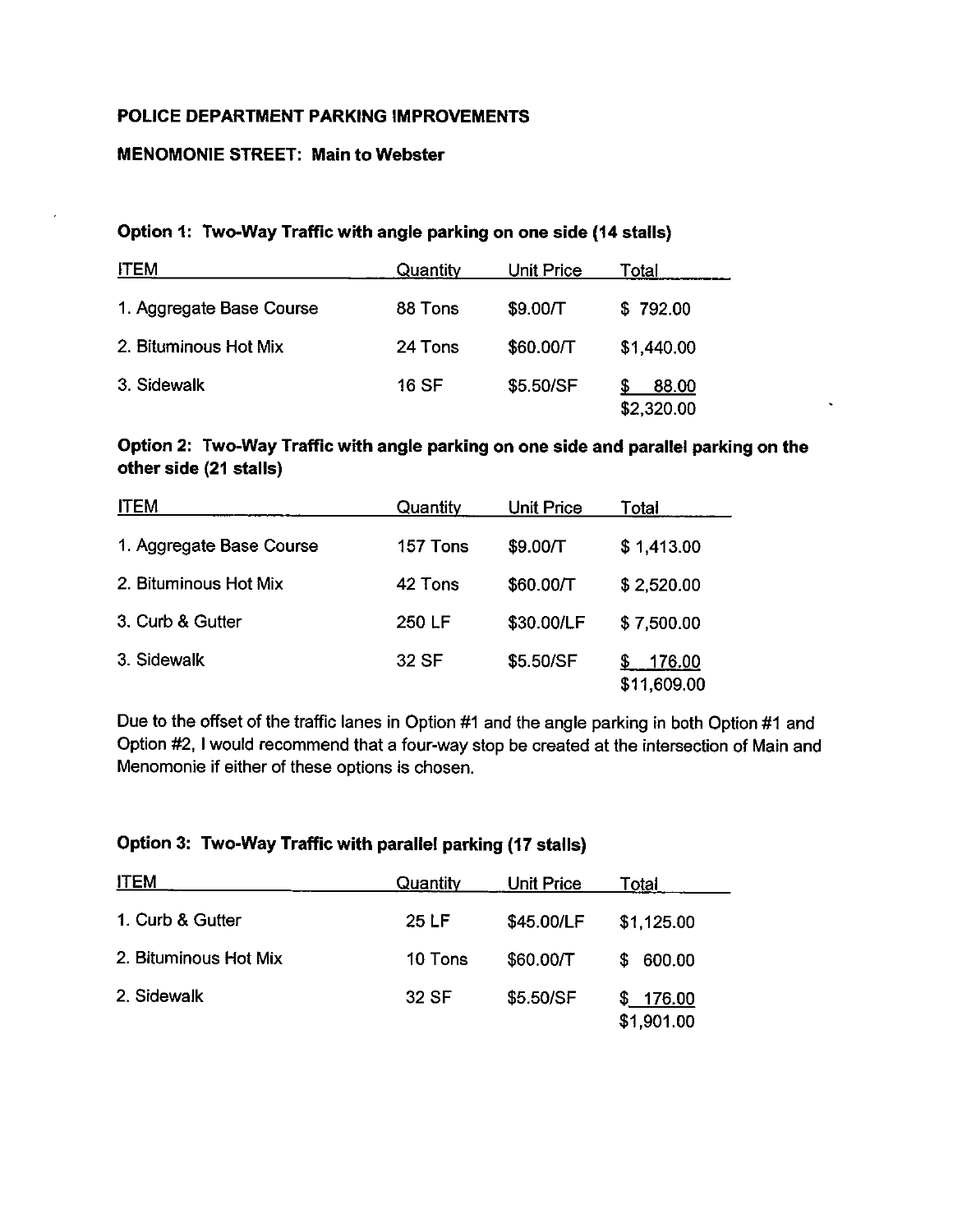#### POLICE DEPARTMENT PARKING IMPROVEMENTS

#### 330 East Menomonie Street

 $\sim$   $\sim$ 

 $\sim 10$ 

#### 7 stalls

| <b>ITEM</b>                      | Quantity | <b>Unit Price</b> | Total                     |
|----------------------------------|----------|-------------------|---------------------------|
| 1. Excavation, Labor & Equipment | 1 LS     |                   | \$4,000.00                |
| 2. Aggregate Base Course         | 252 Tons | \$9.00/T          | \$2,268.00                |
| 3. Bituminous Hot Mix            | 102 Tons | \$60.00/T         | \$6,120.00                |
| 4. Curb & Gutter                 | 380 LF   | \$20.00/LF        | \$7,600.00<br>\$19,988.00 |

 $\sim$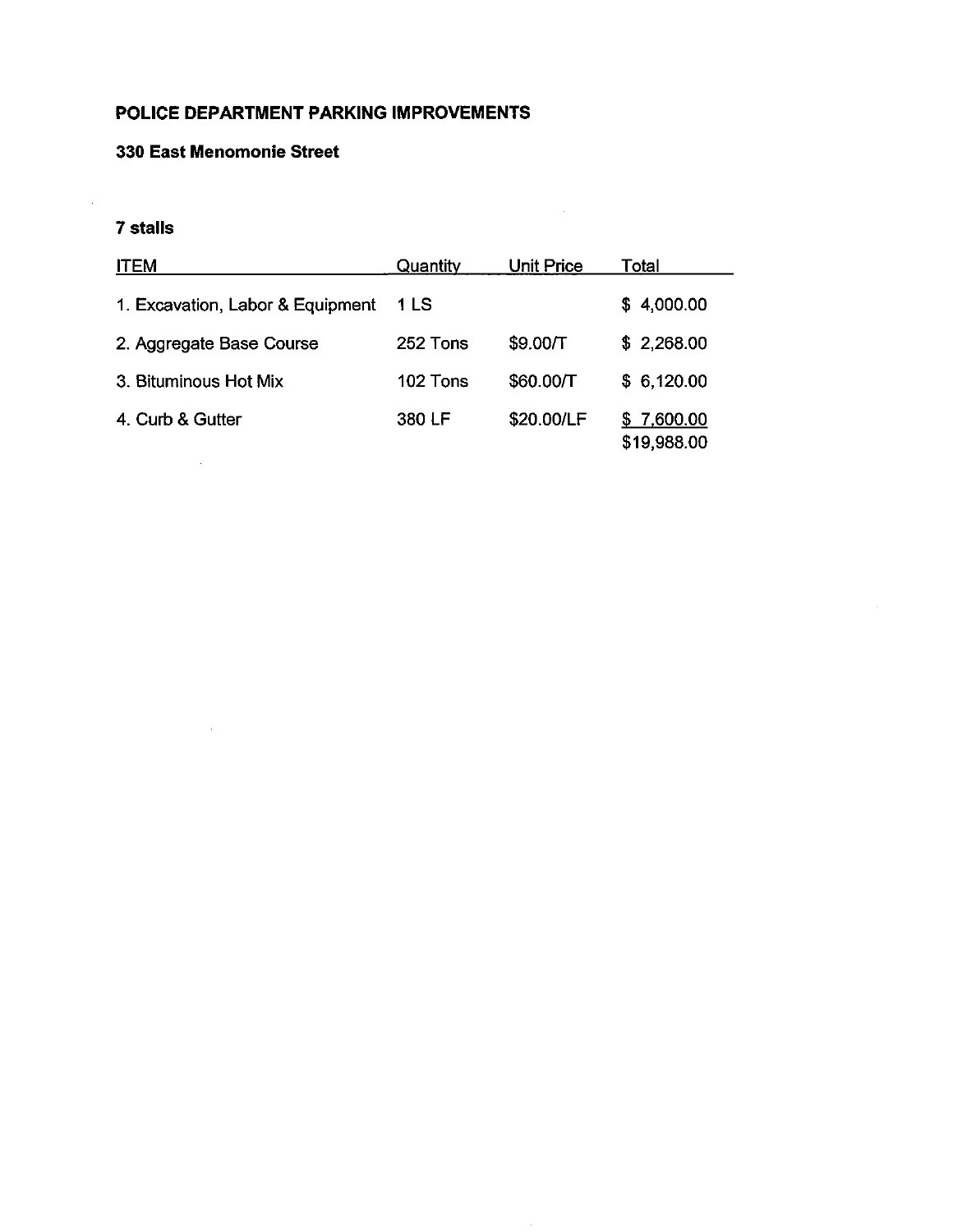#### ORDINANCE # AN ORDINANCE AMENDING SECTIONS 110-198 AND 110-224 OF THE CITY OF BELVIDERE MUNICIPAL CODE

NOW, THEREFORE, be it ordained by the Mayor and the City Council of the City of Belvidere, Boone County, Illinois, as follows:

- Section 1: Section 110-198 of the City of Belvidere Municipal Code is amended to read as set forth in the attached Exhibit A which is incorporated herein by this reference.
- Section 2: Section 110-224 of the City of Belvidere Municipal Code is amended to read as set forth in the Attached Exhibit B.
- Section 2: The Director of Public Works is directed to post appropriate signage designating the parking spaces identified in Section I above as " No Parking, Emergency Vehicles Only, violators will be towed". The Director of Public Works is similarly authorized to place appropriate signage indicating the parking limitations for City Lots  $10$  and  $11$  as identified in Section I above.
- Section 3: The Director of Public Works is directed to amend the City's official parking regulation map, as set forth in Section 110-187 of this Code to reflect the new parking restriction created by this ordinance.
- Section 4: If any section, paragraph, subdivision, clause, sentence or provision of this Ordinance shall be adjudged by any Court of competent jurisdiction to be invalid, such judgment shall not affect, impair, invalidate or nullify the remainder thereof, which remainder shall remain and continue in full force and effect.
- Section 5: This Ordinance shall be in full force and effect from and after its passage and publication in pamphlet form as required by law.

Ayes: Nays: Absent:

Approved:

Attest:

Michael W. Chamberlain, Mayor

Shauna Arco, City Clerk Z:\Draft Ordinances\Amending110198.RMAPVersion.doc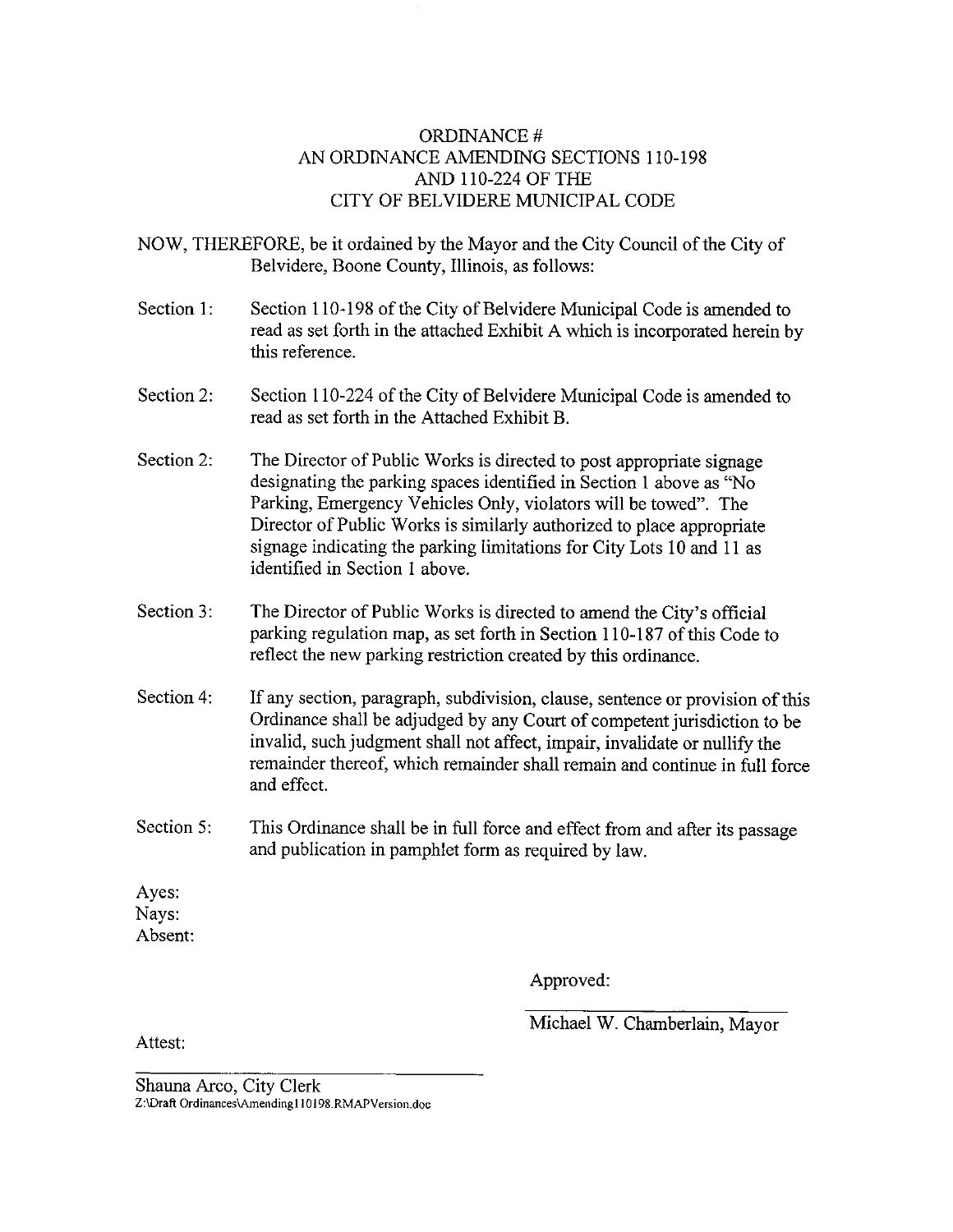Sec. 110-198. - Parking restricted.

a. Parking is hereby restricted at the times and locations as indicated in the following schedule:

| Location                                                                            | Conditions                                                                                                                                                                                       | Ord.<br>No. |
|-------------------------------------------------------------------------------------|--------------------------------------------------------------------------------------------------------------------------------------------------------------------------------------------------|-------------|
| City lot no. 1<br>1.                                                                | Parking allowed up to 24 hours                                                                                                                                                                   | 584F        |
| City lot no. 1<br>2.                                                                | Parking allowed up to 12 hours in 12<br>spaces in paved area adjacent to lot 1 and<br>the Old Junior High School                                                                                 | 45G         |
| City lot no. 2<br>3.                                                                | Parking allowed up to 24 hours                                                                                                                                                                   | 584F        |
| 4. City lot no. 3                                                                   | Parking allowed up to 12 hours                                                                                                                                                                   | 978F        |
| Second and third westerly parking spaces in<br>5.<br>city lot No. 3                 | Not for public use; reserved as marked for<br>use by the business known as The Flower<br>Bin                                                                                                     | 551F        |
| City lot no. 4<br>6.                                                                | Parking allowed up to 12 hours                                                                                                                                                                   | 722F        |
| City lot no. 5<br>7.                                                                | Parking allowed up to 24 Hours except as<br>set forth in Sec. 110-246                                                                                                                            |             |
| 8. City lot no. 7                                                                   | Parking allowed up to 12 hours                                                                                                                                                                   | 486F        |
| City lot no. 8<br>9.                                                                | Parking allowed up to 24 hours except 2-<br>hour parking for the space on the east                                                                                                               | 749F        |
| 10. East Ave., west side, from Logan Ave. to<br>Grover St.                          | Loading zone, parking prohibited, from<br>8:00 a.m. to 5:00 p.m. on days when<br>school is in session at Logan School                                                                            | 434F        |
| 11. Southwest side of Crosby Street between<br><b>Boone Street and Perry Street</b> | Bus loading zone only, parking other than<br>school buses is prohibited between 7:00<br>a.m. and 4:00 p.m. on school days when<br>Belvidere Community Unit School District<br>#100 is in session | 30H         |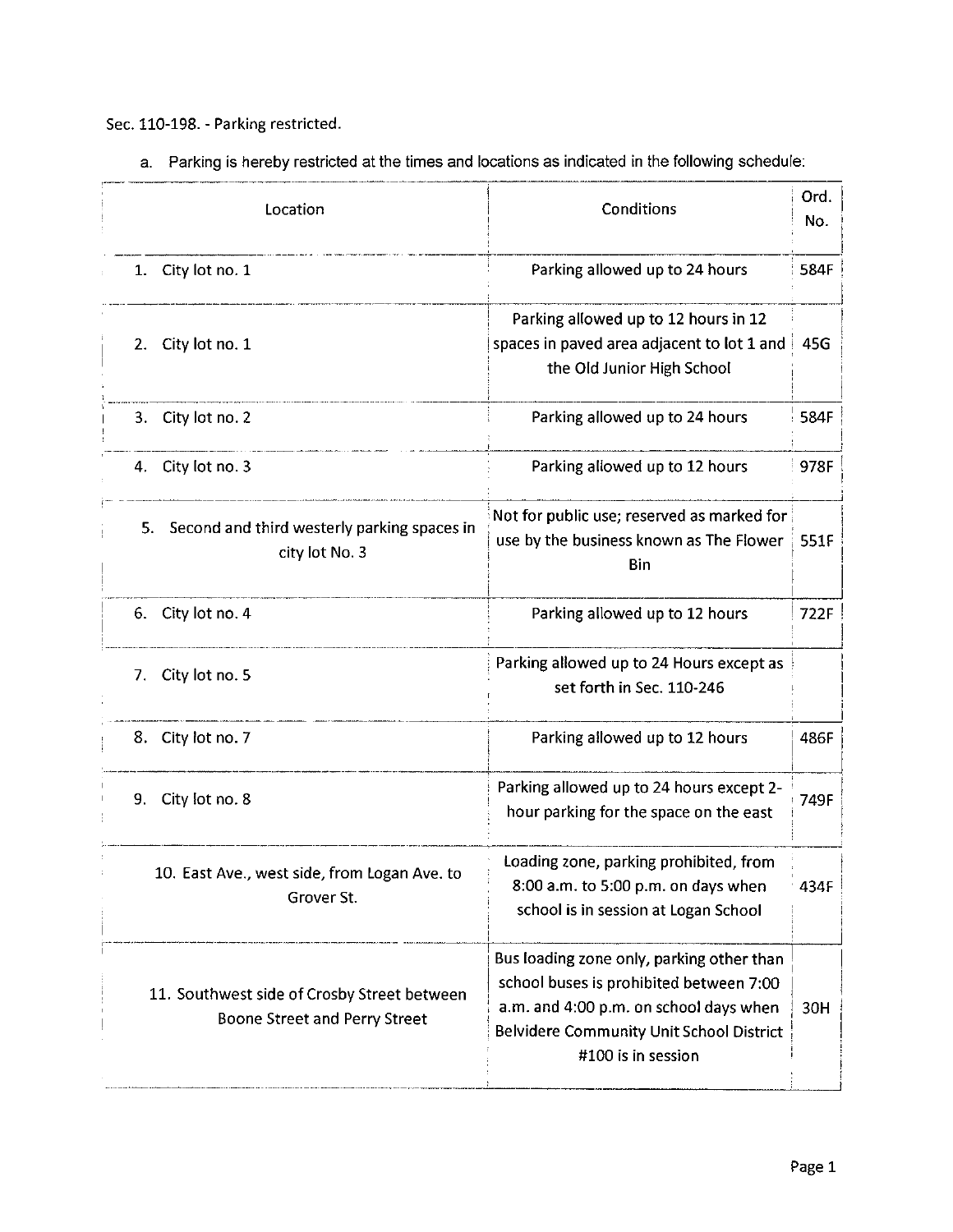| 12. East Ave., west side of street north of Logan<br>Ave. commencing at a point 106 feet north of<br>the north R.O.W. of Logan Ave. and ending at<br>a point 181 feet north of the north R.O.W. of<br>Logan Ave. | Loading zone, parking prohibited from<br>8:00 a.m. to 5:00 p.m. on days when<br>school is in session at Logan School                      | 757F |
|------------------------------------------------------------------------------------------------------------------------------------------------------------------------------------------------------------------|-------------------------------------------------------------------------------------------------------------------------------------------|------|
| 13. East Ave. from north R.O.W. line of East Sixth<br>St. to the south R.O.W. line of Bypass U.S. Rt.<br>20 on both sides                                                                                        | No parking from 7:00 a.m. to 4:00 p.m.                                                                                                    | 689F |
| 14. Foxfield Drive from Wildrose through the cul-<br>de-sac                                                                                                                                                      | No parking weekdays from 8:00 a.m. to<br>5:00 p.m. during the District 100 school<br>year when the Belvidere High School is in<br>session | 323G |
| 15. 67 feet to 91 feet of the east property line<br>right of North State St. on the south side of<br>Lincoln Ave.                                                                                                | Loading zone, parking regulated pursuant<br>to Sec. 110-190                                                                               | 466F |
| 16. North Main St. from Lincoln Ave. to<br>Menomonie St.                                                                                                                                                         | Angle parking only                                                                                                                        | 746F |
| 17. North Main St. 1 parking space north and 1<br>parking space south of the Boone County<br>Courthouse                                                                                                          | Handicapped parking only                                                                                                                  | 661F |
| 18. North Main St. 152 feet north of the north<br>line of Perry St.                                                                                                                                              | Angle parking                                                                                                                             | 305G |
| 19. Two parking stalls on North Main St. in the<br>600 block adjacent to the handicapped<br>sidewalk ramp                                                                                                        | Handicapped parking                                                                                                                       | 305G |
| 20. On the west side of Pearl St. from the corner<br>of Sixth St. 198 feet north in front of Zion<br><b>Lutheran Church</b>                                                                                      | Loading zone; 15-minute maximum                                                                                                           | 965F |
| 21. On both sides of Town Hall Road from U.S.<br>Route Highway 20 to Morreim Drive                                                                                                                               | No parking allowed                                                                                                                        | 347G |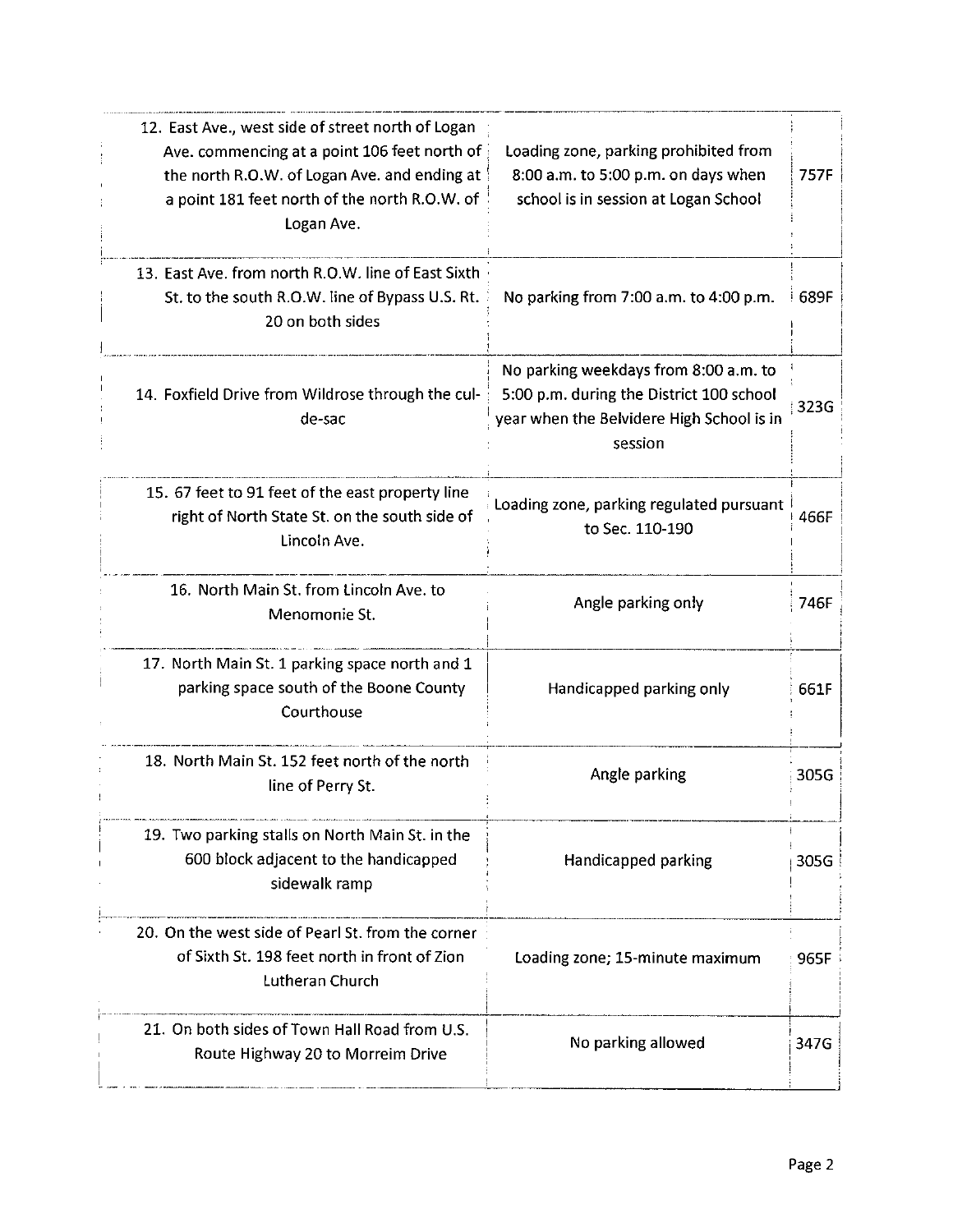|       | 22. Florence Court                                                                              | No parking allowed on both sides, from<br>Logan Avenue 132 feet south        | 372G |
|-------|-------------------------------------------------------------------------------------------------|------------------------------------------------------------------------------|------|
|       | 23. East Menomonie St. between N. Main St.<br>and Webster Street.                               | Angle parking for emergency vehicles only<br>on the South side of street.    |      |
|       | 24. East Menomonie St. Between N. Main St.<br>And Webster Street.                               | Parallel parking for emergency vehicles<br>only on the North side of street. |      |
|       | 25. 90 feet north of the Logan Ave. on the west<br>side of State St.                            | Handicapped parking stall                                                    | 527G |
|       | 26. Bellwood Dr. Both Sides                                                                     | Permit Parking See Sec. 110-266                                              | 732G |
|       | 27. Coleman Ave. North Side                                                                     | Permit Parking See Sec. 110-266                                              | 732G |
|       | 28. Elmwood Dr., Both Sides                                                                     | Permit Parking See Sec. 110-266                                              | 732G |
|       | 29. Foxfield Dr.                                                                                | Permit Parking See Sec. 110-266                                              | 732G |
|       | 30. Glenwood Dr.                                                                                | Permit Parking See Sec. 110-266                                              | 732G |
|       | 31. Highland St.                                                                                | Permit Parking See Sec. 110-266                                              | 732G |
|       | 32. East Eight St.                                                                              | Permit Parking See Sec. 110-266                                              | 732G |
|       | 33. Van Buren St.                                                                               | Permit Parking See Sec. 110-266                                              | 732G |
|       | 34. Appleton Rd.                                                                                | No parking allowed                                                           | 714G |
| works | 35. Two spaces in front of 107 Buchanan Street<br>as determined by the department of public     | 15 minute parking only from 6:00 a.m. to<br>6:00 p.m.                        | 84H  |
| works | 36. One parking space in front of 138 N. State St.<br>as determined by the department of public | 15 minute parking only from 9:00 a.m. to<br>8:00 p.m.                        | 151H |
|       | 37. One parking space in front of 116 N. State St.<br>as determined by the department of public | 15 minute parking only from 9:00 a.m. to                                     | 151H |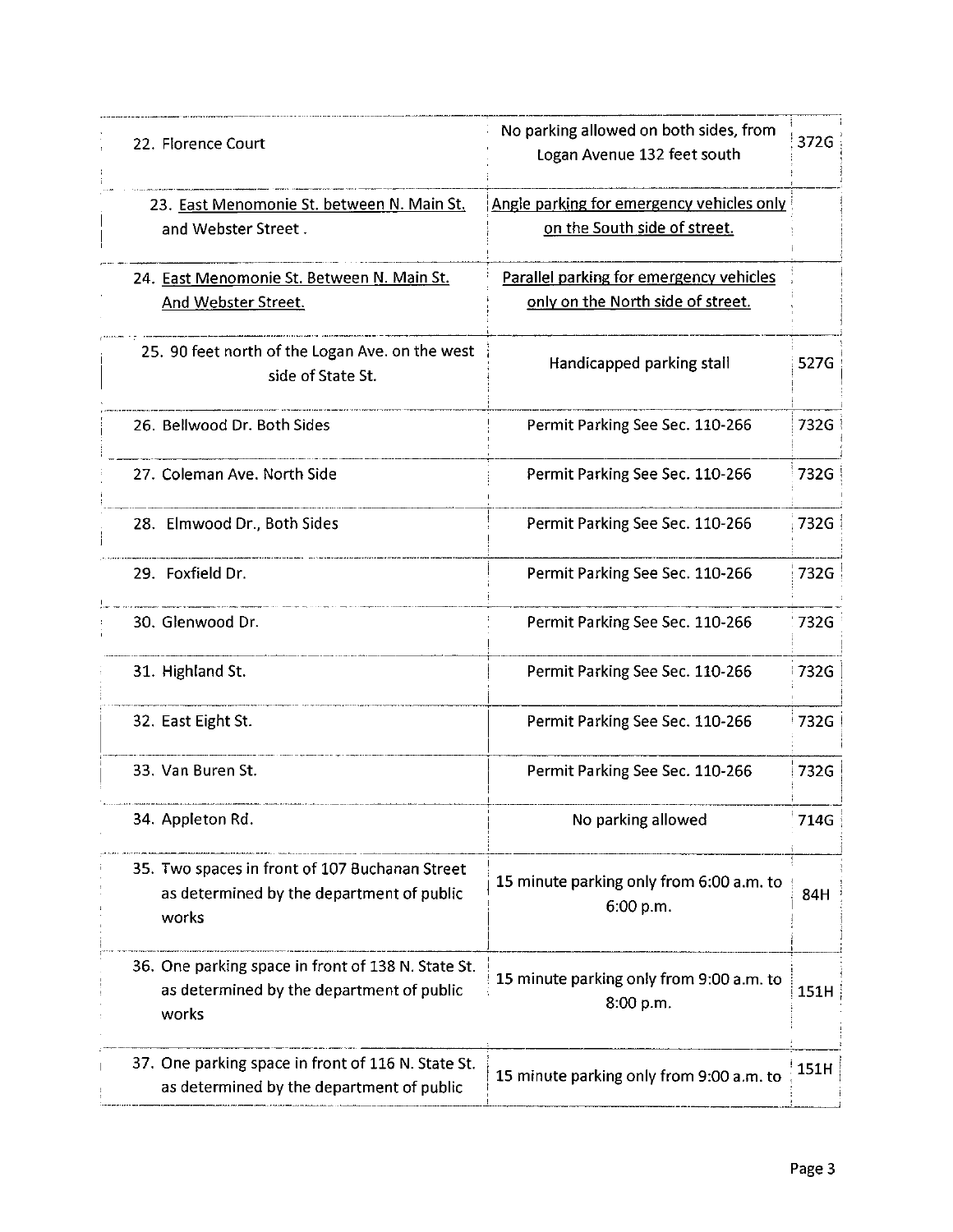| works                                                                                                           | 8:00 p.m.                                                                    |      |
|-----------------------------------------------------------------------------------------------------------------|------------------------------------------------------------------------------|------|
| 38. North Main Street 102 feet North of the<br>Northerly right-of-way line of East Lincoln<br>$Ave$ $-3$ spaces | Handicap parking only                                                        | 198H |
| 39. City Lot 1                                                                                                  | Handicap parking only / One stall on the<br>north east row of parking spaces | 200H |
| 40. City Lot 11                                                                                                 | Parking allowed up to 12 hours                                               |      |
| 41. City Lot 10                                                                                                 | Parking allowed up to 12 hours excepting<br>City owned vehicles.             |      |

#### (b) Parking prohibited at all times.

| <b>Street</b>                         | <b>Between</b>                                                        | Side        | Ord.<br>No. |
|---------------------------------------|-----------------------------------------------------------------------|-------------|-------------|
| 1. Belvidere Rd.                      | U.S. Route 20 and Logan Ave.                                          | <b>Both</b> | 959G        |
| 2. Columbia Ave.                      | Allen St. and Fourth St.                                              | East        | 661F        |
| 3. West Locust St.                    | West Pleasant St. to the easterly right-of-way<br>of Stone Quarry Rd. | <b>Both</b> | 437F        |
| 4. Logan Ave. (marked<br>Illinois 76) | State St. and Genoa Rd.                                               | Both        | 440F        |
| 5. West Lincoln Ave.                  | The West R.O.W. line of Franklin St. to a point<br>102 feet west      | South       | 661F        |
| 6. East Madison Ave.                  | The Chicago and Northwestern Railroad line<br>to a point 50 feet west | North       | 661F        |
| 7. Newburg Rd.                        | Stone Quarry Rd. to corporate limits                                  | <b>Both</b> | 437F        |
| 8. Pearl St.                          | U.S. 20 north and south, a distance of approx.                        | <b>Both</b> | 581F        |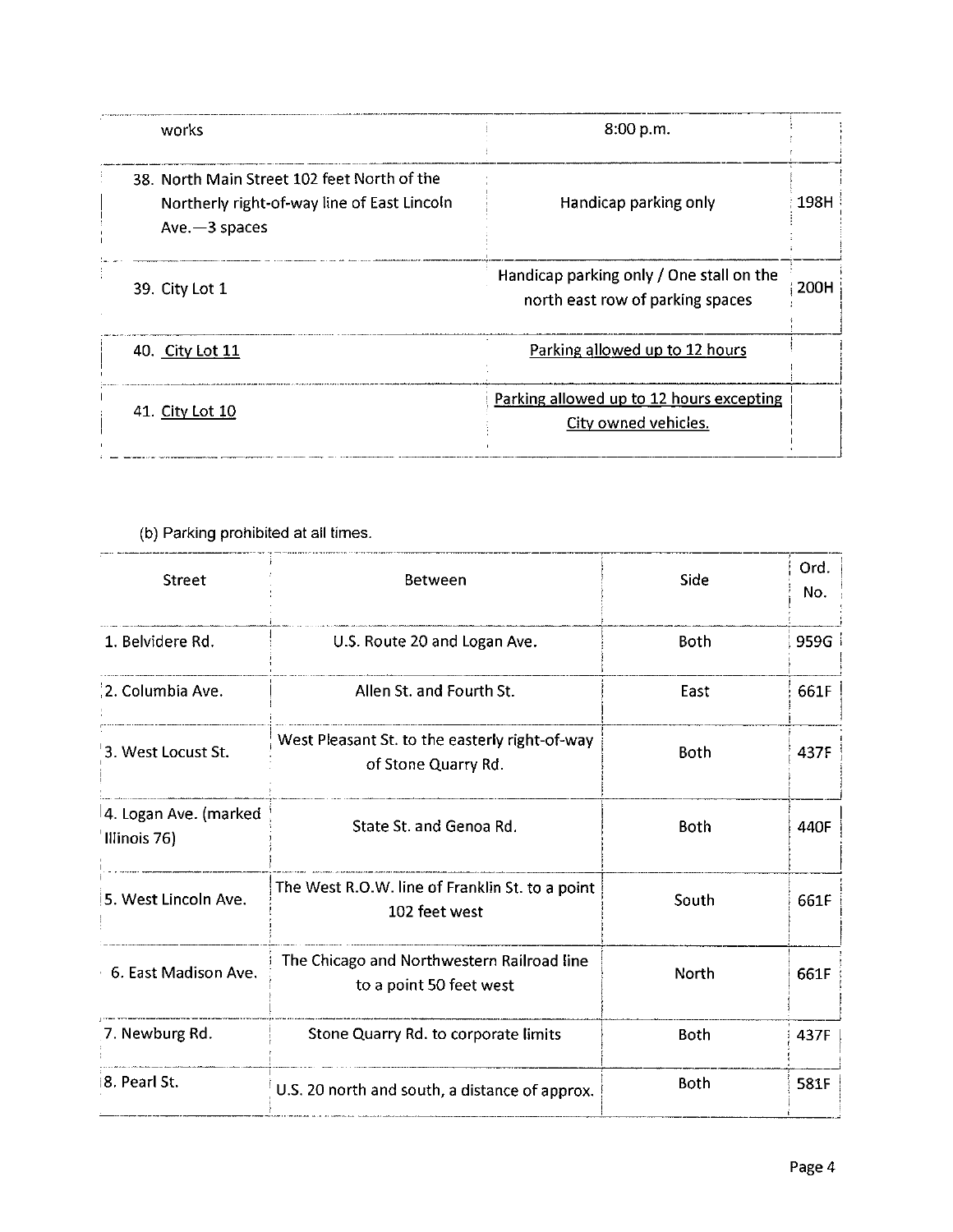|                                                              | 800 feet in each direction                                                                                                                         |                                                                    |      |
|--------------------------------------------------------------|----------------------------------------------------------------------------------------------------------------------------------------------------|--------------------------------------------------------------------|------|
| 9. State St. (marked<br>U.S. Business 20 and<br>Illinois 76) | Madison St. and Hurlbut Ave.                                                                                                                       | East                                                               | 440F |
| 10. North State St.                                          | The north R.O.W. line of Perry St. to a point<br>30 feet north                                                                                     | West                                                               | 683F |
| 11. South State St.                                          | Logan Ave. to First St.                                                                                                                            | East                                                               | 614F |
| 12. South State St.                                          | A point 75 feet north of North Sixth St. to a<br>point 75 feet south of the South Sixth St.<br>R.O.W. line                                         | Both                                                               | 661F |
| 13. East Sixth St.                                           | Genoa Rd. and Luther Ave.                                                                                                                          | <b>North</b>                                                       | 72G  |
|                                                              | Note: The signs placed shall read "No Parking,<br><b>Standing or Stopping"</b>                                                                     |                                                                    |      |
| 14. Alley, commercial                                        | State St. and Legion Field (adjacent to 112<br>Leonard Ct.)                                                                                        | West                                                               | 723F |
| 15. North Main St.                                           | 48 feet north of the northerly right-of-way<br>line of East Madison St.-One parking space                                                          | Handicapped parking                                                | 581G |
| 16. North Main St.                                           | 35 feet south of the southerly right-of-way<br>line of East Hurlbut Ave. - Two parking spaces                                                      | Handicapped parking                                                | 581G |
| 17. Persons Pkwy.                                            | On the West side of Persons Parkway from<br>6th St. to 690 feet South of 6th St.                                                                   | School bus parking only<br>shall be permitted within<br>this area. | 932G |
| 18. 6th St.                                                  | On the South side of 6th St. from East Ave. to<br>915 feet East of East Ave. excluding the<br>distance measured for intersecting rights-of-<br>way | School bus parking only<br>shall be permitted within<br>this area. | 932G |
| 19. West Madison<br><b>Street</b>                            | The South R.O.W. Line of N. State Street 135<br>feet Southwest                                                                                     | Northwest                                                          | 65H  |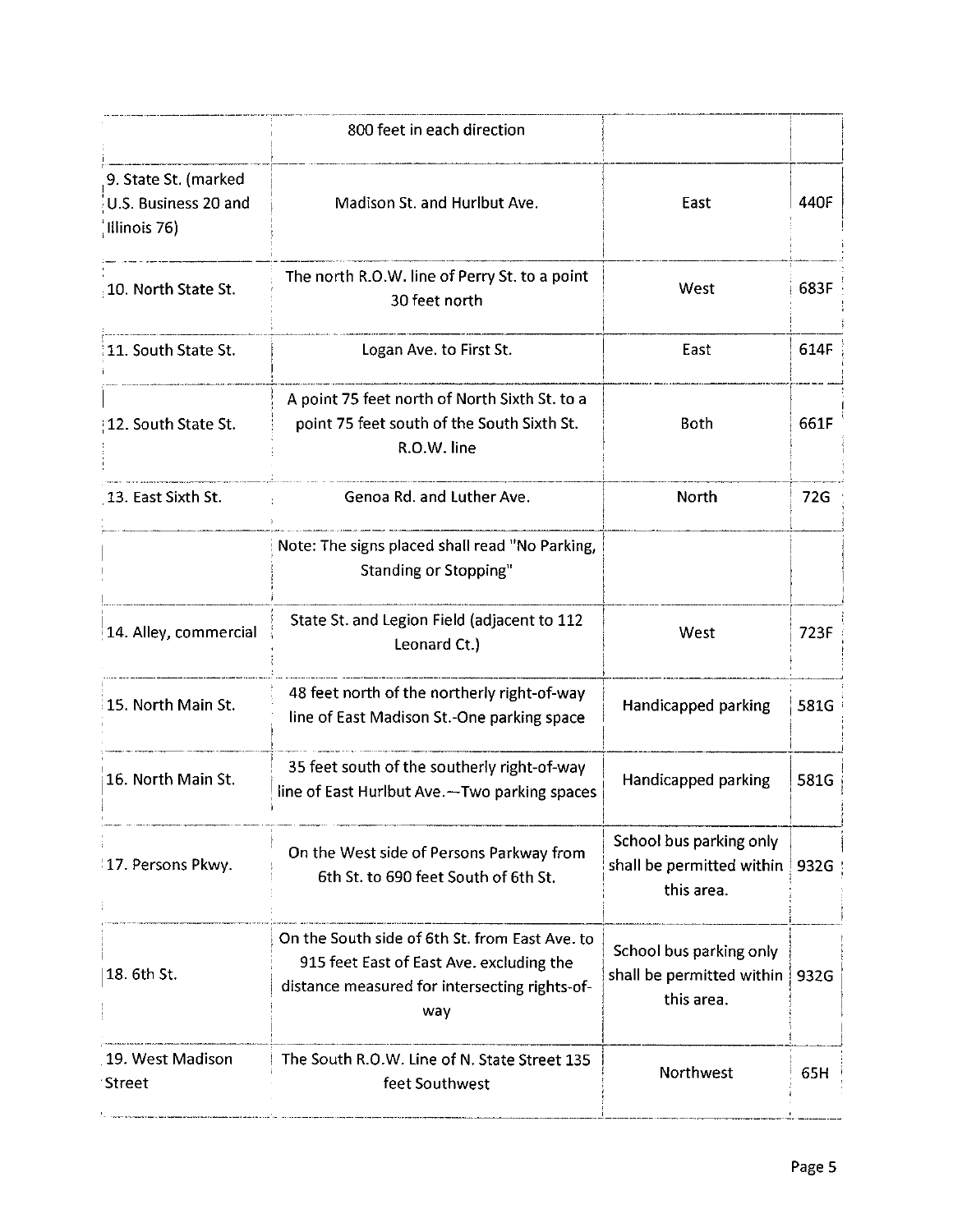| '20. East Menomonie I | Hancock St. and Webster St. | North | 73H |  |
|-----------------------|-----------------------------|-------|-----|--|
|                       |                             |       |     |  |

 $\mathcal{L}^{\text{max}}_{\text{max}}$  , where  $\mathcal{L}^{\text{max}}_{\text{max}}$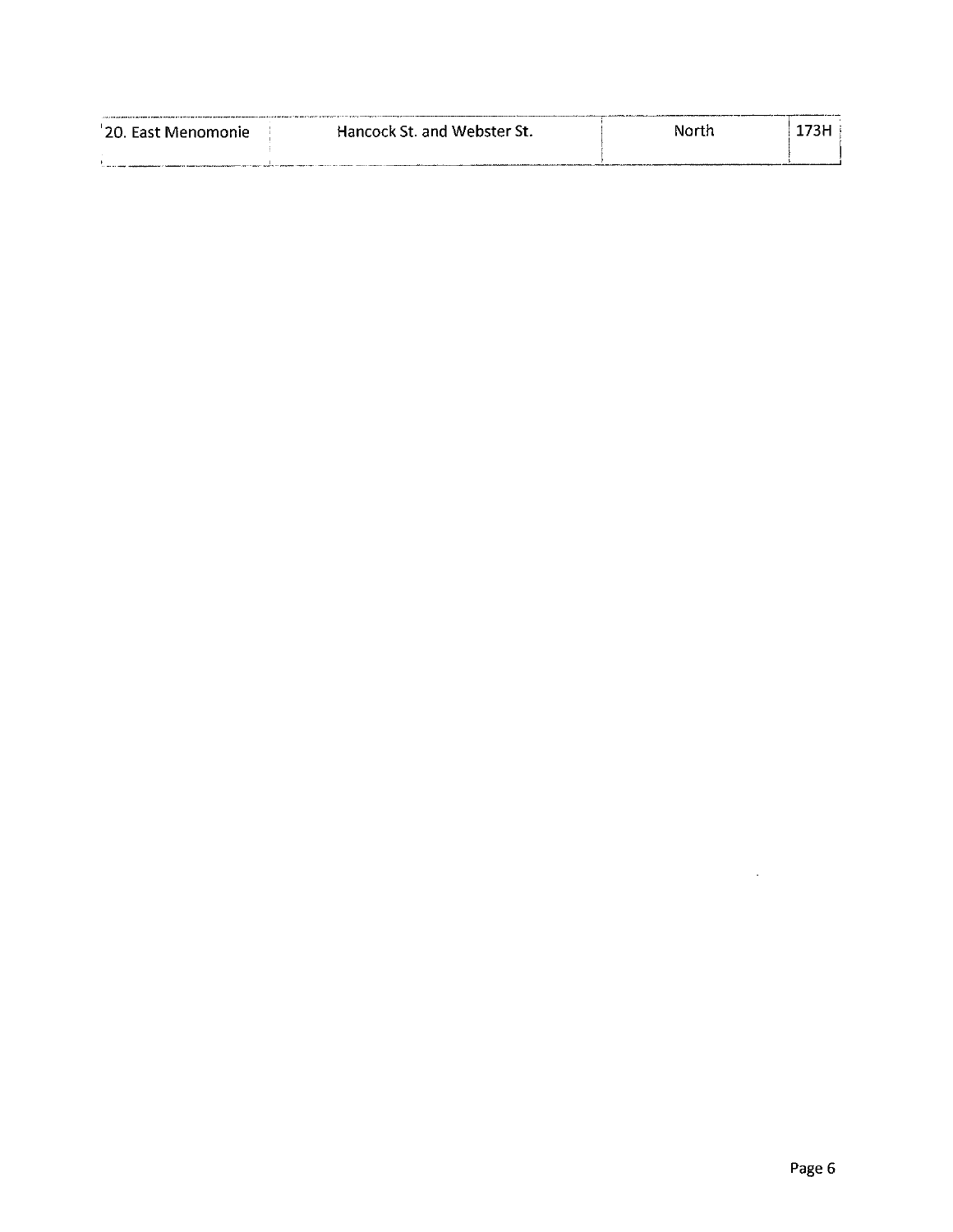#### Sec. 110-224. - Municipal Lots.

Numbered parking Lots. Public parking Lots owned by the city shall be numbered in accordance with this section, and signs shall be posted thereon identifying each such Lot. However, the failure to post or lack of visibility of such signs shall not affect the enforcement of any ordinance. The Lots shall be numbered as follows:

- 1) Lot 1. The Lot near West Pleasant Street between State Street and Pearl Street.
- 2) Lot 2. The Lot near South State Street between Logan Avenue and Second Street.
- 3) Lot 3. The Lot on the block, which is bounded by State Street, Buchanan Street, Whitney Street and Pleasant Street.
- 4) Lot 4. The Lot near the intersection of North State Street and East Hurlbut Avenue on the block bounded by State Street, Hurlbut Avenue, Van Buren Street, and Lincoln Avenue.
- 5) Lot 5. The Lot bounded by Main Street, Pleasant Street, Whitney Street and private property.
- 6) Lot 6. The Lot bounded by northwesterly and westerly boundary of the public alley at the rear of private property running parallel with South State Street, First Street and private property.
- 7) Lot 7. The Lot on the block which is bounded by North State Street, East Lincoln Avenue, North Main Street and the river.
- 8) Lot 9. The Lot east of the Belvidere Community Building site bounded by First Street on the south, the community building on the west, the alley on the east and private property on the north.
- 10) Lot 10. The Lot directly across Whitney Street from City Hall ( 401 Whitney Blvd.) and lying South East of the Union Pacific Railroad between Whitney St. and Main St..
- (11) Lot 11. The lot bounded by State Street, West 1<sup>st</sup> Street, Garfield Ave., and West 2<sup>nd</sup> Street (the former Manley Motors Property.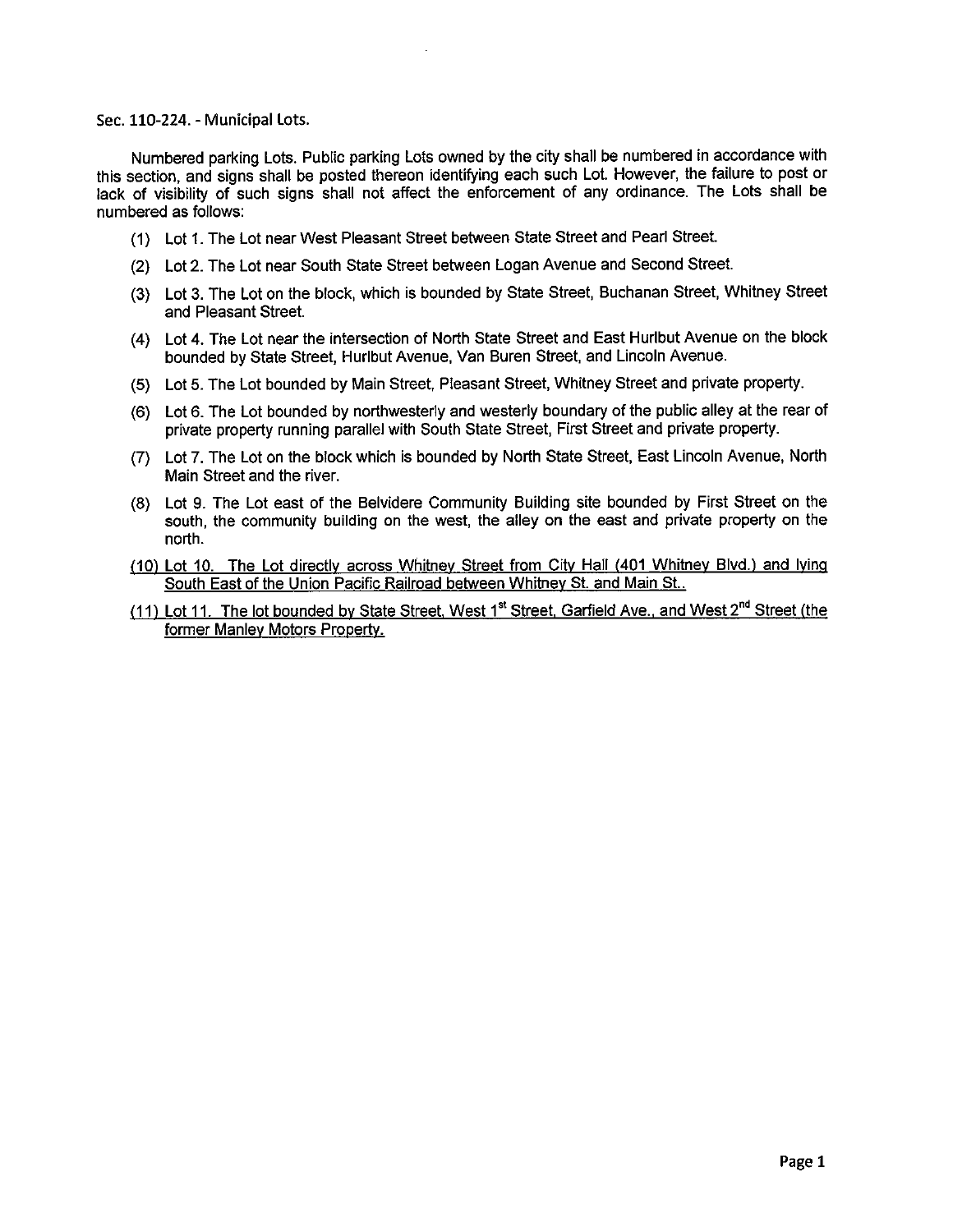|                  | <b>Summary of Utility Tax</b>                                                        |           |                                               |          |           | <b>TOTAL</b> | <b>TOTAL</b>        | Fund      |
|------------------|--------------------------------------------------------------------------------------|-----------|-----------------------------------------------|----------|-----------|--------------|---------------------|-----------|
|                  | Electric                                                                             | Gas       | Telephone                                     | interest | Misc. Rev | Receipts     | <b>Expenditures</b> | Balance   |
| FY 01            | 765,116                                                                              | 183,896   | 127,447                                       | 3,780    |           | 1,080,240    |                     | 1,080,240 |
| FY 02            | 1,159,245                                                                            | 163,836   | 212,759                                       | 48,550   |           | 1,584,390    | 886,141             | 1,778,489 |
| FY 03            | 1,098,477                                                                            | 305,585   | 215,831                                       | 36,814   |           | 1,656,707    | 1,097.045           | 2,338,151 |
| FY 04            | 1,254,619                                                                            | 368,391   | 405,303                                       | 37,189   |           | 2,065,503    | 835,784             | 3,567,870 |
| FY 05            | 1,193,910                                                                            | 311,766   | 405,481                                       |          |           | 1,911,157    | 4,309,524           | 1,169,503 |
| FY 06            | 1,277,105                                                                            | 535,214   | 408,813                                       |          |           | 2,221,132    | 964.229             | 2,426,406 |
| (FY 07           | 1,400,033                                                                            | 394,297   | 402,918                                       |          |           | 2,197,248    | 3,032.035           | 1,591,619 |
| FY 08            | 1,428,930                                                                            | 375,122   | 434,030                                       |          | 1,712,319 | 3,950,401    | 4,517,843           | 1,024,177 |
| FY 09            | 1,353,588                                                                            | 528,212   | 432,901                                       |          | 300,000   | 2,614,701    | 2,972.210           | 666,668   |
| FY 10            | 962,045                                                                              | 263,458   | 424,438                                       |          | 256,929   | 1,906,870    | 1,961,371           | 612,167   |
| FY 11            | 1,303,780                                                                            | 379,752   | 377,334                                       |          | 319,258   | 2,380,124    | 2,760,485           | 231,807   |
| FY12             | 1,359,625                                                                            | 324,085   | 360,186                                       |          |           | 2,043,896    |                     | 2,275,702 |
| FY13]            | 1,521,284                                                                            | 315,695   | 374,052                                       |          |           | 2,211,031    | 67,818              | 4,418,915 |
| FY 14            | 1,525,800                                                                            | 431,250   | 344,812                                       |          |           | 2,301,861    |                     | 6,720,776 |
| FY15             | 1,502,789                                                                            | 434,307   | 334,566                                       |          |           | 2,271,662    | 5,060               | 8,987,378 |
| FY <sub>16</sub> | 1,450,229                                                                            | 279,365   | 341,413                                       |          | 7,500     | 2,078.507    | 1,072,826           | 9,993,059 |
| TOTAL            | 20,556,574                                                                           | 5,594,232 | 5,602,284                                     | 126,334  | 2,596,007 | 34,475.431   | 24,482,371          | 9,993,059 |
|                  | Note: FY16 expenditures includes \$1,050,000 transfer to Capital for Columbia Avenue |           |                                               |          |           |              |                     |           |
|                  | Note: FY11 was the last year that showed salaries in the expenditure column.         |           |                                               |          |           |              |                     |           |
|                  |                                                                                      |           | <b>Expenditures by Project:</b>               |          |           |              |                     |           |
|                  |                                                                                      |           | Pearl Street                                  |          |           | 660,321      |                     |           |
|                  |                                                                                      |           | Storm Basis "G"                               |          |           | 186,999      |                     |           |
|                  |                                                                                      |           | E Lincoln                                     |          |           | 1,187.005    |                     |           |
|                  |                                                                                      |           | Julien Street                                 |          |           | 560,366      |                     |           |
|                  |                                                                                      |           | Storm Basin "I"                               |          |           | 1,815.790    |                     |           |
|                  |                                                                                      |           | Appleton Road                                 |          |           | 2,650,284    |                     |           |
|                  |                                                                                      |           | <b>Haley Meadows</b>                          |          |           | 108,379      |                     |           |
|                  |                                                                                      |           | Route 20 / Genoa Road                         |          |           | 299.822      |                     |           |
|                  |                                                                                      |           | W 6th St / 7th Ave                            |          |           | 660.483      |                     |           |
|                  |                                                                                      |           | <b>Beloit Road Reconstruction</b>             |          |           | 360,849      |                     |           |
|                  |                                                                                      |           | Appleton Road/Chrysler Plant                  |          |           | 1,831.274    |                     |           |
|                  |                                                                                      |           | Townhall Road/Chrysler                        |          |           | 1,674,081    |                     |           |
|                  |                                                                                      |           | <b>East Pleasant</b>                          |          |           | 941,566      |                     |           |
|                  |                                                                                      |           | Storm Basin "K" / Kish St                     |          |           | 1,132,211    |                     |           |
|                  |                                                                                      |           | McKinley St Truck Route                       |          |           | 671.362      |                     |           |
|                  |                                                                                      |           | Appleton 6th to River                         |          |           | 21,798       |                     |           |
|                  |                                                                                      |           | Basin M-1                                     |          |           | 684,573      |                     |           |
|                  |                                                                                      |           | Buchanan Street                               |          |           | 566,857      |                     |           |
|                  |                                                                                      |           | Distillery Road                               |          |           | 952.942      |                     |           |
|                  |                                                                                      |           | McKinley Ave. Bus 20 S. to Jackson            |          |           | 2,036 434    |                     |           |
|                  |                                                                                      |           | Columbia Ave.                                 |          |           | 799,029      |                     |           |
|                  |                                                                                      |           | Guard rail-Appleton Rd cemetery               |          |           | 30.809       |                     |           |
|                  |                                                                                      |           | Roadway Overlays                              |          |           | 557 487      |                     |           |
|                  |                                                                                      |           | <b>Curb and Gutter</b>                        |          |           | 50,045       |                     |           |
|                  |                                                                                      |           | Bel-Bo Mobile Home Park                       |          |           | 226,638      |                     |           |
|                  |                                                                                      |           | North State Pavement Repairs                  |          |           | 1.070        |                     |           |
|                  |                                                                                      |           | Main Street Bridge Repairs                    |          |           | 23 718       |                     |           |
|                  |                                                                                      |           | Public Works salaries                         |          |           | 773 769      |                     |           |
|                  |                                                                                      |           | LAPP (Newburg & Fairgrounds Roads)            |          |           | 87,266       |                     |           |
|                  |                                                                                      |           | Salaries-Police, Fire, Bldg, PW               |          |           | 1,826,215    |                     |           |
|                  |                                                                                      |           | Misc.                                         |          |           | 25,000       |                     |           |
|                  |                                                                                      |           | Bank fees                                     |          |           | 45           |                     |           |
|                  |                                                                                      |           | North State ST. Streetscape (FY16/17 Project) |          |           | 27.886       |                     |           |
|                  |                                                                                      |           | Columbia Ave. (FY16/FY17 project)             |          |           | 1,050,000    |                     |           |
|                  |                                                                                      |           | Total Expenditures (through 4/30/16)          |          |           | 24,482,371   |                     |           |

Misc. Revenue Includes:

877,284 Reimbursement for Appleton Rd/US 20 improvements

835,035 Reimbursement for Townhall/Chrysler Drive improvements

347,379 Developer reimbursement for Distillery Road improvements

209,551 State reimbursement for Townhall and Appleton improvements

45, 693 State reimbursement for Distillery paving

273,565 Transfer for Columbia/Aspen Sanitary Sewer

7,500 Donation from Lions Club for Streetscape landscaping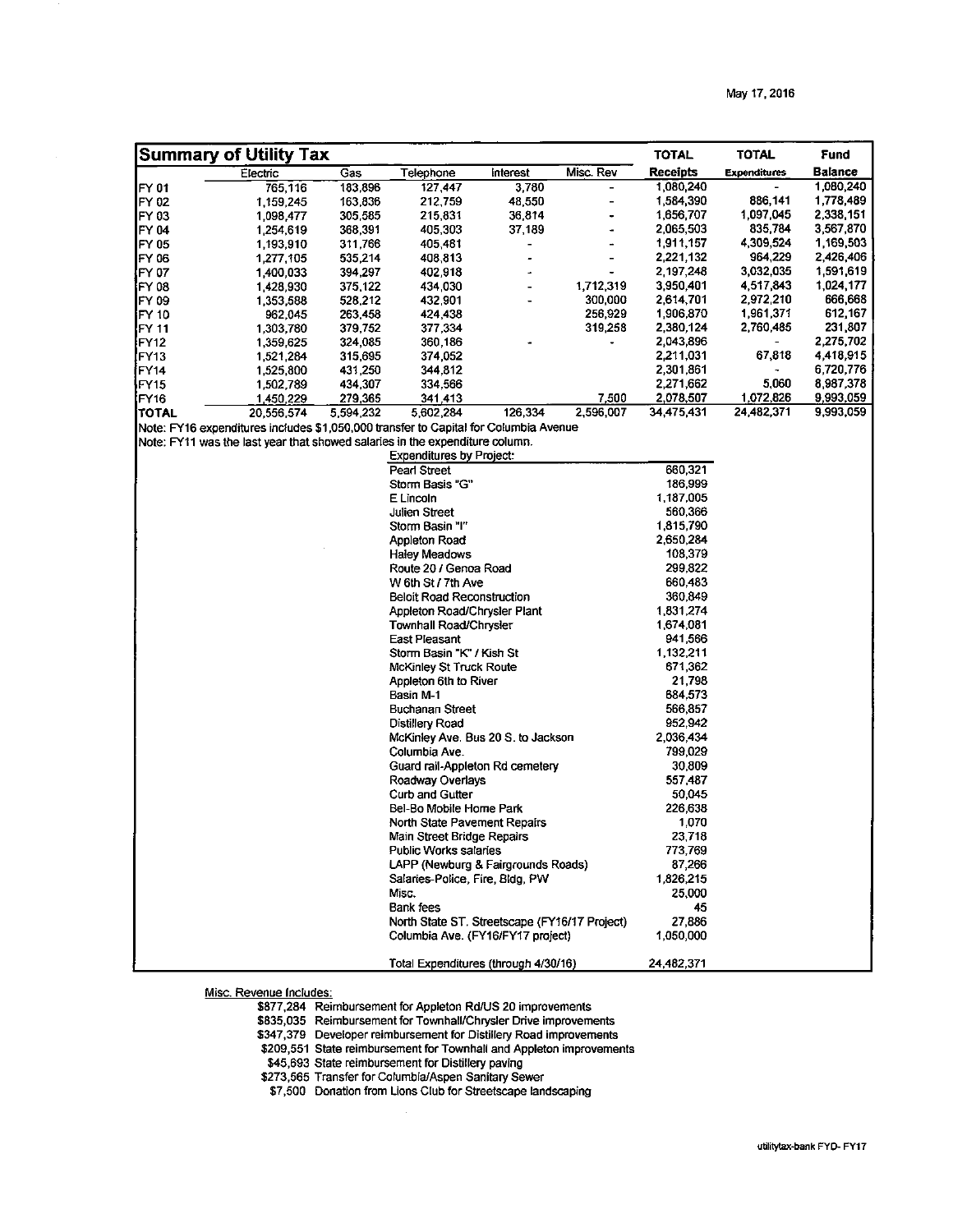## Road Projects Funded by Utility Tax Revenue

### Expenditures by Project: Fiscal Year 2001 - Fiscal Year 2016

| <b>Pearl Street</b>                             | 660,321    |
|-------------------------------------------------|------------|
| Storm Basin "G"                                 | 186,999    |
| E Lincoln                                       | 1,187,005  |
| <b>Julien Street</b>                            | 560,366    |
| Storm Basin "I"                                 | 1,815,790  |
| <b>Appleton Road</b>                            | 2,650,284  |
| <b>Haley Meadows</b>                            | 108,379    |
| Route 20/Genoa Road                             | 299,822    |
| W 6th Street/ 7th Ave.                          | 660,483    |
| <b>Beloit Road Reconstruction</b>               | 360,849    |
| Appleton Road/ Chrysler Plant                   | 1,831,274  |
| Townhall Road/ Chrysler                         | 1,674,081  |
| East Pleasant St.                               | 941,566    |
| Storm Basin "K"/ Kishwaukee St.                 | 1,132,211  |
| McKinley Ave. Truck Route                       | 671,362    |
| Appleton 6th to River                           | 21,798     |
| Basin M-1                                       | 684,573    |
| <b>Buchanan Street</b>                          | 566,857    |
| <b>Distillery Road</b>                          | 952,942    |
| McKinley Ave. Bus 20 S. to Jackson              | 2,036,434  |
| Columbia Ave.                                   | 799,029    |
| Guard Rail- Appleton Rd. cemetary               | 30,809     |
| Roadway Overlays                                | 557,487    |
| <b>Curb and Gutter</b>                          | 50,045     |
| Bel-Bo Mobile Home Park                         | 226,638    |
| North State Pavement Repairs                    | 1,070      |
| <b>Main Street Bridge Repairs</b>               | 23,718     |
| LAPP (Newburg & Fairgrounds Roads)              | 87,266     |
| Misc. construction                              | 25,000     |
| North State St. Streetscape (FY16/FY17 Project) | 27,886     |
| Columbia Ave. (FY16/ FY17 project)              | 29,431     |
| <b>Total Spent-To-Date</b>                      | 20,861,775 |
|                                                 |            |

#### Budgeted Projects: Fiscal Year 2017

 $\pmb{\cdot}$ 

| Total for FY 17              | 2,700,000 |
|------------------------------|-----------|
| Columbia Ave. Reconstruction | 1,500,000 |
| <b>State Street Paving</b>   | 500,000   |
| North State St. Streetscape  | 700.000   |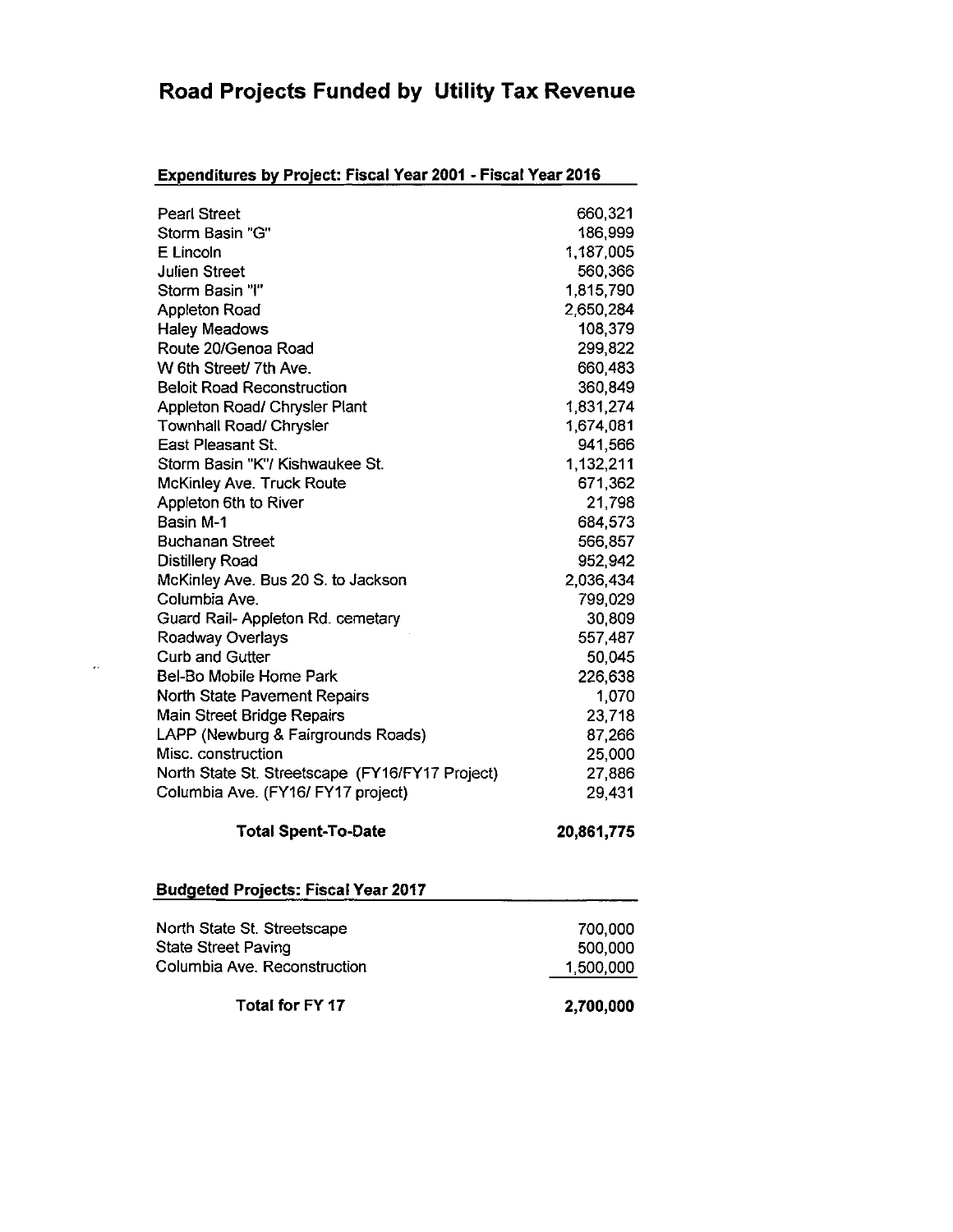#### **AGREEMENT**

This Agreement is entered into this \_\_\_\_\_ day of May, 2016 between the City of Belvidere, an Illinois municipal corporation (City) and Mike Borowicz to resolve <sup>a</sup> violation of the City of Belvidere Municipal Code.

WHEREAS, Mike Borowicz( hereinafter Owner) owns certain real property commonly known as 1206 Dalbigne St. ( hereinafter the Property which is described in the attached exhibit) in the City of Belvidere; and

WHEREAS, Owner acknowledges that he is the fee simple owner of the Property; and

WHEREAS, the Property is improved with a single family home and a driveway (the Driveway); and

WHEREAS, the Driveway has deteriorated and is in a state of disrepair and violates the Property Maintenance Code as adopted by the City; and

WHEREAS, the Owner desires to repair the driveway and bring it into compliance with the City of Belvidere Municipal Code; and

WHEREAS, the Property struggles with flooding issues as it is the lowest point in the vicinity and the City has not installed storm water sewers or curbs and gutters at the time of this Agreement; and

WHEREAS, the Owner believes that installation of <sup>a</sup> hard surface driveway prior to remediating the flooding issues on the Property will cause <sup>a</sup> new hard surface driveway to deteriorate prematurely and without warranty.

NOW THEREFORE, in consideration of the mutual agreements and covenants set forth in this Agreement and other good and valuable consideration, the sufficiency of which is hereby acknowledged, the Parties agree as follows:

- 1) The foregoing recitals are incorporated herein by this reference.
- 2) The City agrees that it will not enforce section 150.704(F)(1), Surface and Marking, of the City of Belvidere Municipal Code, which requires hard surface of all parking areas, until such time as the City of Belvidere installs curb, gutter and/ or other appropriate storm water management facilities in the area, whichever is lesser. During this period, Owner may install the base for <sup>a</sup> driveway consisting of aggregate base stone and gravel in accordance with any reasonable requirements of the City. Owner agrees to ensure that gravel and aggregate base remains on the driveway and does not flow onto the City's right of way.
- 3) Owner agrees to install <sup>a</sup> full hard surfaced driveway( concrete or bituminous) within ninety (90) days of notice by the City that it has installed or is installing any curb and gutter or other storm water management facilities, weather and soil conditions permitting. If Owner fails to install said concrete or bituminous driveway with the ninety( 90) day period (or within the extended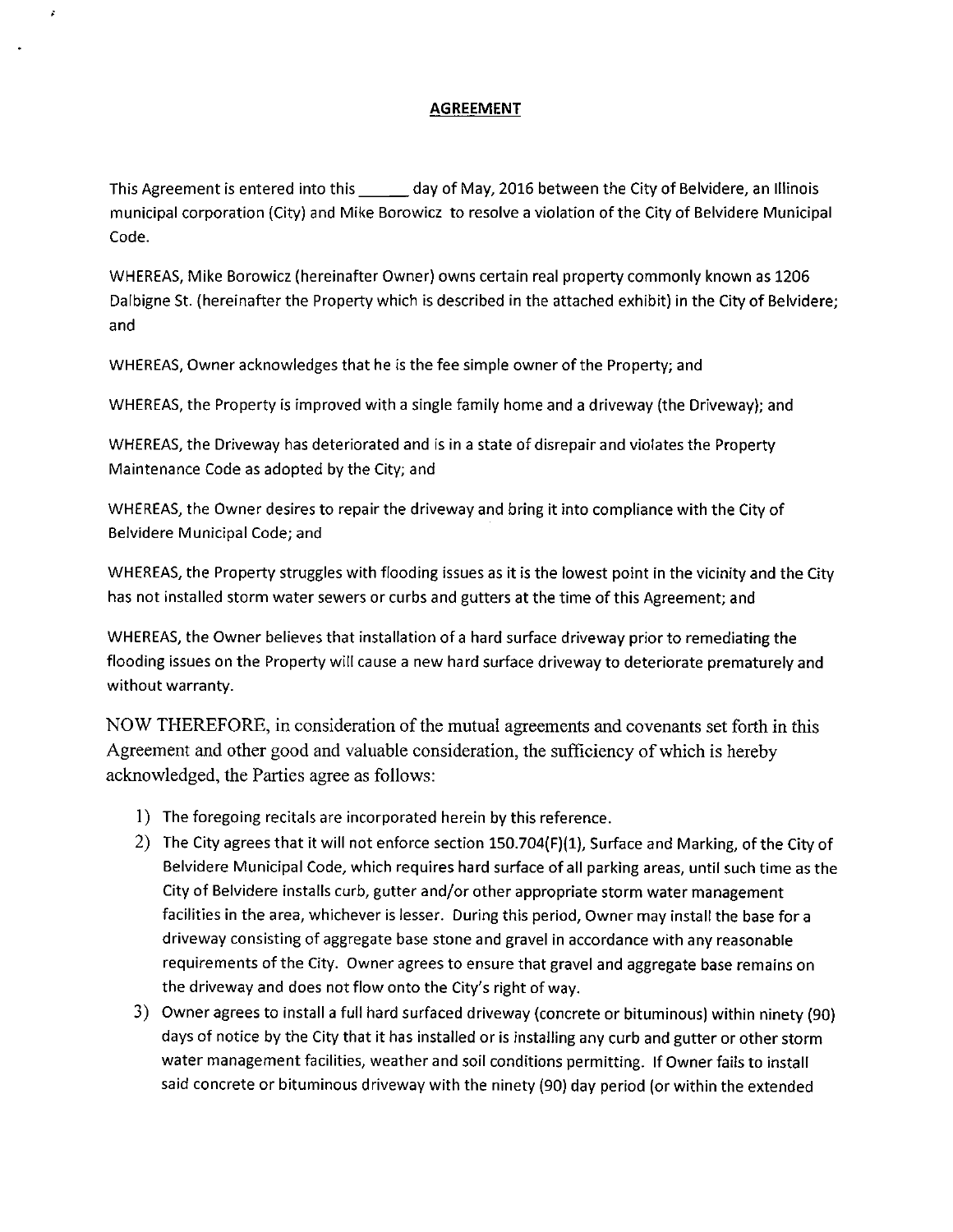period due to weather or soil conditions), fines shall be assessed in the amount of \$100.00 per day retroactive to the date of the notice issued by the City and shall accrue until such time as the driveway is installed.

- 4) Owner agrees that Owner shall pay the City's reasonable costs of enforcing this Agreement including, but not limited to, reasonable attorneys' fees, court costs and recording costs.
- 5) This Agreement constitutes a covenant running with the land and will be binding upon Owner's successors and assigns in interest to the Property. Either party may record this Agreement with the Boone County Recorder's Office.
- 6) The Parties agree that this Agreement shall be interpreted pursuant to the laws of the State of Illinois without regard to any conflicts of law provisions. In the event of any action to enforce this Agreement that action shall be brought in the 17<sup>th</sup> Judicial Circuit, Boone County Illinois and both parties subject themselves to the jurisdiction of that Court.

Date:

By: The City of Belvidere  $\mathsf{BV}$   $\mathsf{BV}$   $\mathsf{BV}$   $\mathsf{BV}$   $\mathsf{BV}$ **Example 20 Intervention Control** Mike Borowicz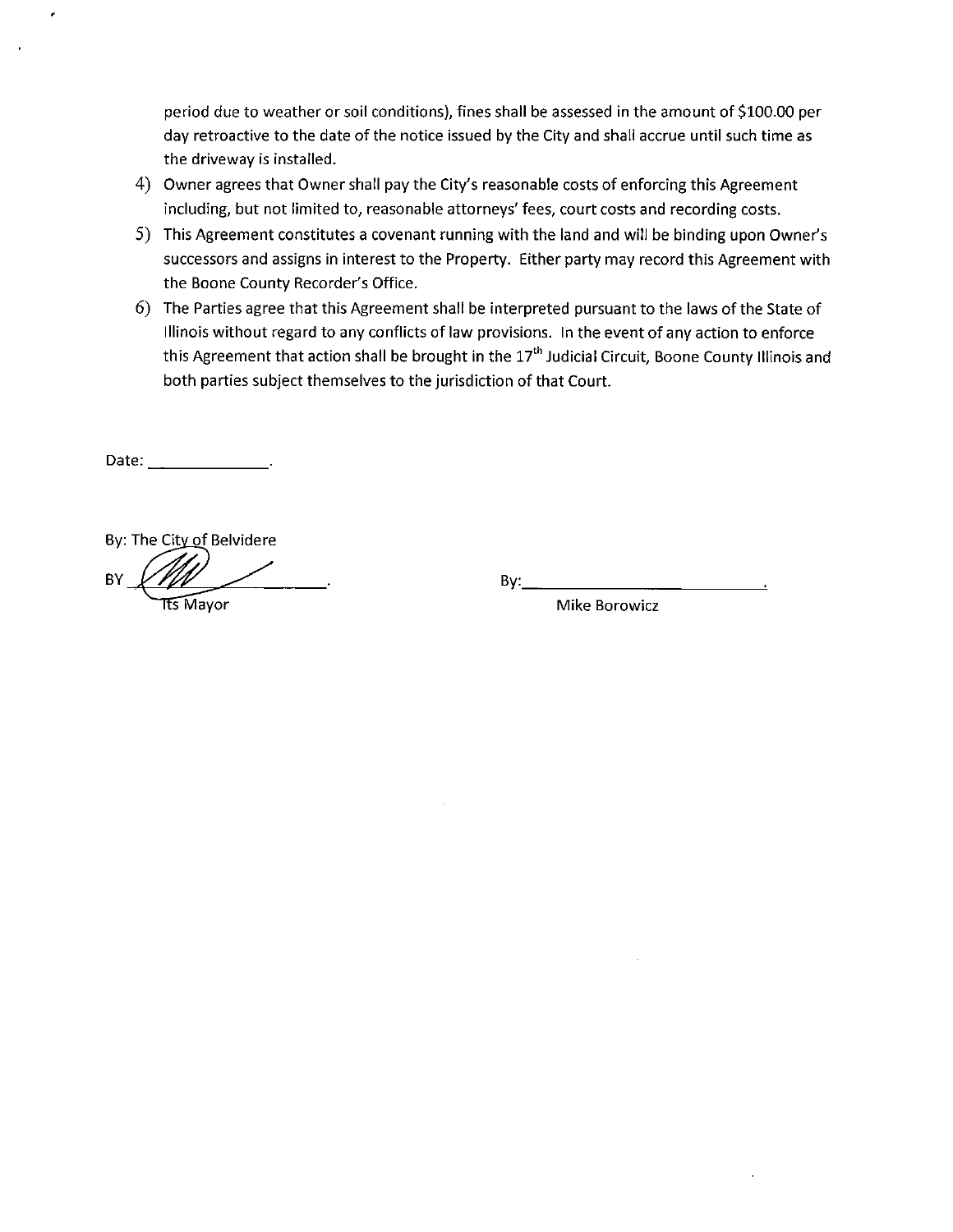## EXHIBIT A

 $\pmb{\epsilon}$ 

 $\pmb{\ast}$ 

1206 Dalbigne St. Belvidere, IL 61008

LTS 87 & 88 & SE1/2 OF LT 89 MEADOW LAWN 1206 DALBIGNE ST

PIN: 05-26-152-014

 $\sim$